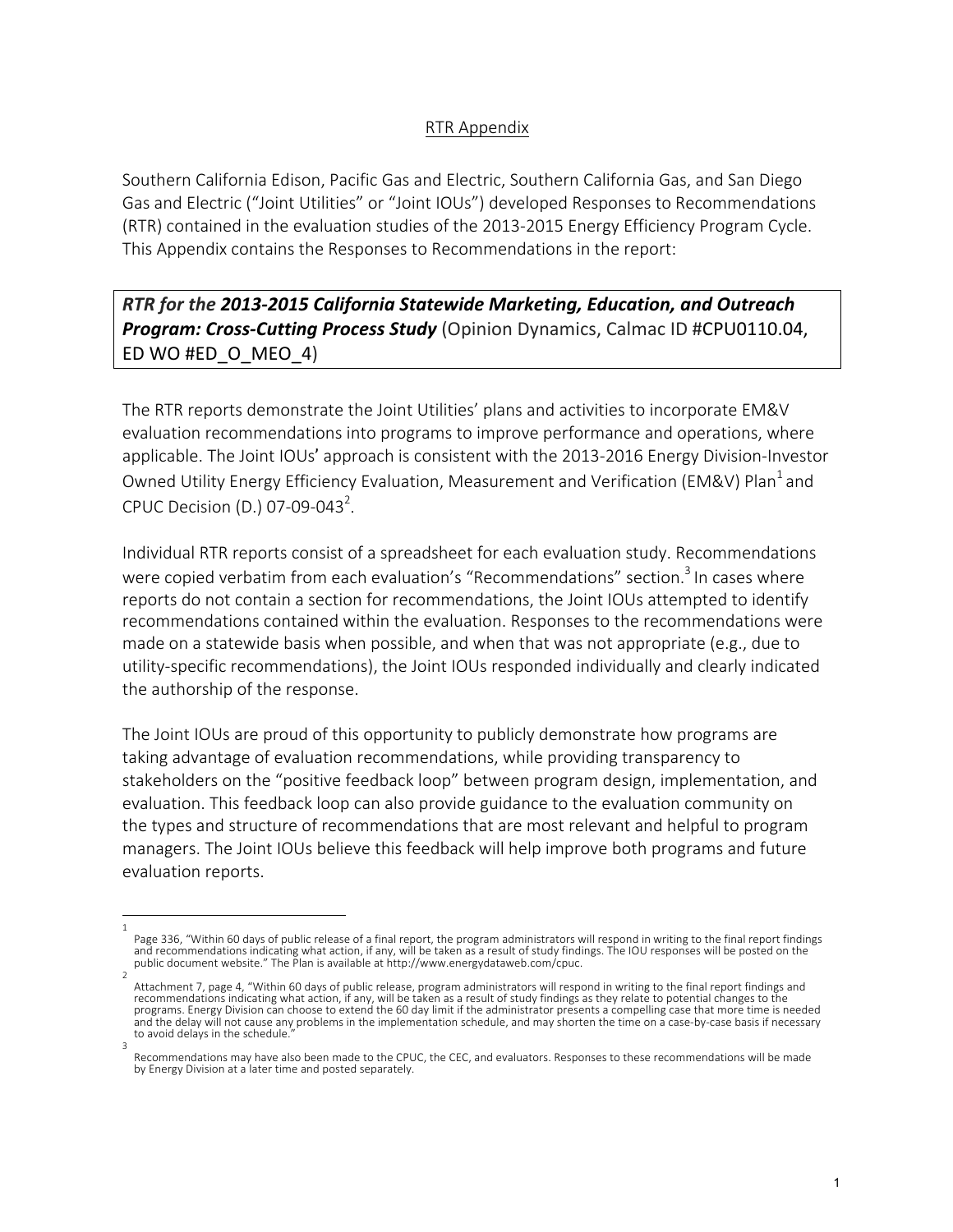## **Response to Recommendations (RTR) in Impact, Process, and Market Assessment Studies**

**Study Title:** 2013-2015 California Statewide Marketing, Education, and Outreach Program: Cross-Cutting Process Study **Program:**  ME&O **Author:** Opinion Dynamics **Calmac ID: CPU0110.04 ED WO:** ED O MEO 4 Link to Report: http://calmac.org/publications/PY2013-2015 MEO Cross-Cutting Process\_Evaluation\_Report\_FINAL\_2016-11-11.pdf

## **Disposition Notes**

Examples: 

ific program change, give reason for rejection, or indicate that it's under further review.

ecommendation for the IOUs, but we offer this is and the subsequent recommendation are outdatest that this recommendation be revised to allow the dministrator time to work with the PAs to see if a ollaboration process may arise "organically." Perhaps ndation could be revised to suggest that the ME&O and the PAs gather feedback in early 2018 to identiindependent facilitator is needed. We also recome design of the collaboration process itself be collabat all stakeholders are invested in the process.

recommendation for the IOUs, but we offer these ablishing several key rules and procedures for the SW older group could benefit its effectiveness and effilied in moderation. Establishing procedures should ional based upon the "feasibility" of a collaborative ODC suggested, but rather be the default approach. ODC's suggestion that by-laws could be part of this is excessive and may create an excessive administrais well as limit the creative process that is inherent to

Ind that the parties in the Responsible, Accountable, ve areas of the RASCI governance model collaborawhich rules and procedures to establish, and prothe Commission for adoption. An example would be steps that are part of annual plan development, such ectives, strategies, tactics, campaign briefs, creative Illaboration opportunities (e.g. co-marketing). Each lentify the parties RASCI roles and include clear exd timelines.

| Item#          | Page #       | <b>Findings</b>                                                                                                                                                                                                                                                                                                                                                                                                                                                                                                                                        | <b>Best Practice / Recommendations</b><br>(Verbatim from Final Report)                                                                                                                                                                                                                                                 | Recommendation<br><b>Recipient</b>                         | <b>Disposition</b>                         |                                                                                                                                                                                                                                                                                                                                |
|----------------|--------------|--------------------------------------------------------------------------------------------------------------------------------------------------------------------------------------------------------------------------------------------------------------------------------------------------------------------------------------------------------------------------------------------------------------------------------------------------------------------------------------------------------------------------------------------------------|------------------------------------------------------------------------------------------------------------------------------------------------------------------------------------------------------------------------------------------------------------------------------------------------------------------------|------------------------------------------------------------|--------------------------------------------|--------------------------------------------------------------------------------------------------------------------------------------------------------------------------------------------------------------------------------------------------------------------------------------------------------------------------------|
|                |              |                                                                                                                                                                                                                                                                                                                                                                                                                                                                                                                                                        |                                                                                                                                                                                                                                                                                                                        | If incorrect,<br>please indicate and<br>redirect in notes. | Choose:<br>Accepted, Rejected,<br>or Other | Describe spec                                                                                                                                                                                                                                                                                                                  |
| $\mathbf{1}$   | $\mathbf{3}$ | Based on interviews with key stakeholders, the eval-<br>uation team found that coordination has improved<br>over time, including increased two-way communica-<br>tion, more collaborative quarterly stakeholder meet-<br>ings, and earlier opportunities to provide feedback<br>on creative materials. Stakeholders, however, con-<br>tinue to identify challenges that need to be over-<br>come moving forward. These include the separate<br>ME&O planning processes, insufficient time or re-<br>sources to provide feedback, and uncertainty about | As the parties embark on the integrated planning<br>process and closer alignment moving forward, the<br>CPUC should consider utilizing an independent facili-<br>tator to design this process. Using an independent<br>party will ensure that the arbiter does not favor any<br>particular outcome.                    | CPUC                                                       | N/A                                        | This is not a r<br>comment: Th<br>ed. We sugge<br>new ME&O a<br>satisfactory co<br>the recomme<br>administrator<br>fy whether ar<br>mend that the<br>orative so tha                                                                                                                                                            |
| $\overline{2}$ | $\mathbf{3}$ | whether feedback is incorporated into SW ME&O<br>design. Notably, many of these challenges may be<br>alleviated by the development of Joint Consumer<br>Action Plans.                                                                                                                                                                                                                                                                                                                                                                                  | Given the nature of the collaborative process envi-<br>sioned, we recommend that the CPUC or a designat-<br>ed party establish formal rules and procedures for<br>the group. If feasible, these procedures may be es-<br>tablished through collaboration among the CPUC,<br>SW ME&O implementer and ME&O stakeholders. | CPUC                                                       | N/A                                        | This is not a r<br>thoughts: Esta<br>ME&O stakeh<br>ciency, if appl<br>not be condit<br>approach, as<br>Furthermore,<br>process seem<br>tive burden. a<br>marketing.<br>We recomme<br>and Supportiv<br>tively identify<br>pose those to<br>outlining the<br>as setting obj<br>briefs, and co<br>step would id<br>pectations an |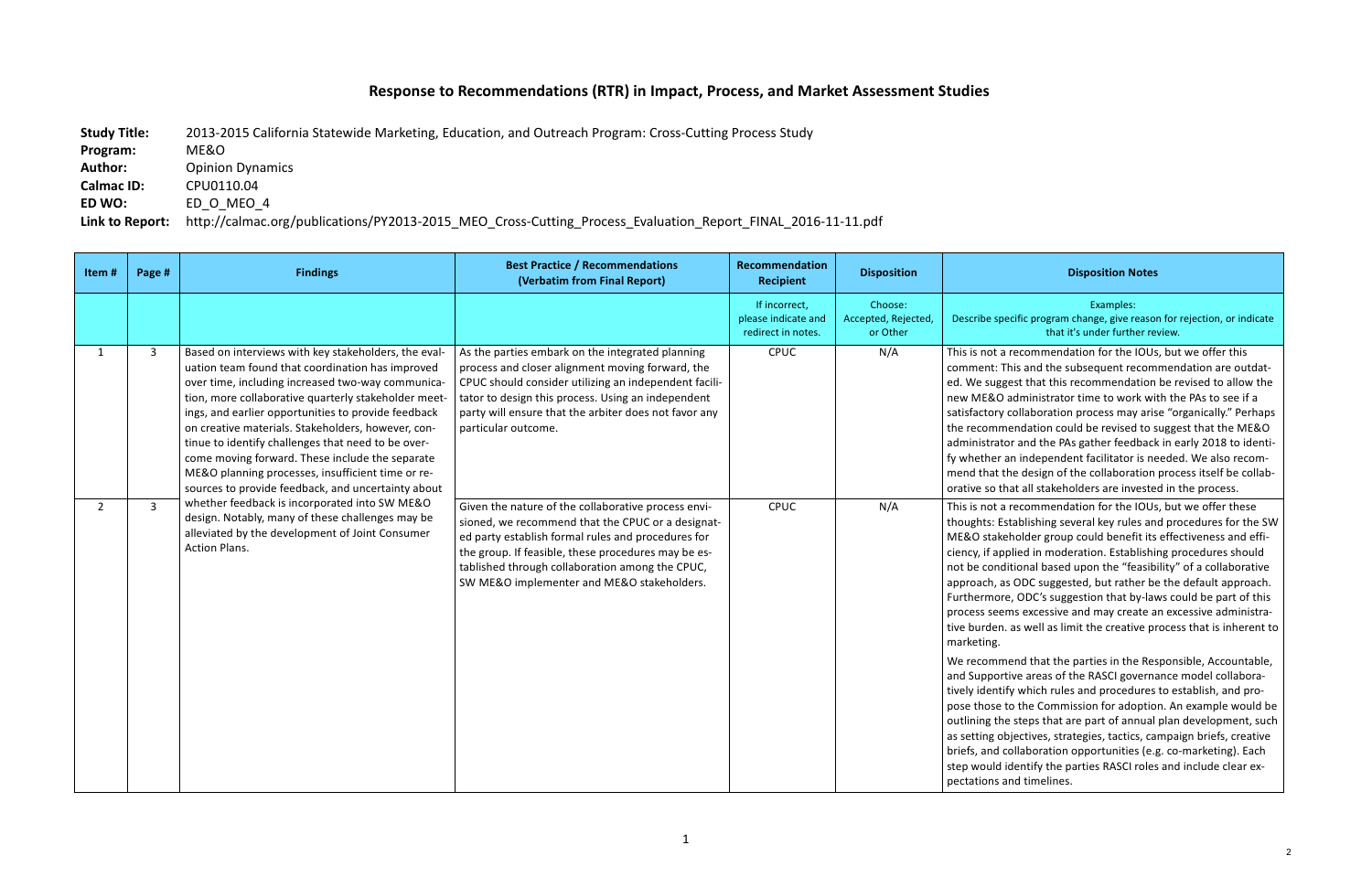recommendation for the IOUs, but we offer this he IOUs agree that further clarification in relation to RASCI model would be helpful, as we have outlined in e to Recommendation 2, but that it need not be "codiling stakeholder engagement, the new SW ME&O r suggested a collaborative process to "customize the ch to suit their particular situation". We are encourproposal to lay out a stakeholder engagement plan les defining roles and responsibilities, frequency of ions, and key deliverables and milestones, among

th this recommendation, as feedback is critical for the process to work. As ODC states in its report, formal uld extend program timelines and add substantial While it is likely to result in additional effort during phase, we believe that added effort will diminish as ecome familiar with working together.

ith this recommendation. In support of a collaborative make the following recommendation for the Joint ities to lead the development of metrics.

- mpra Utilities will offer to take the lead in convening a rking group to;
- guidelines for ME&O metrics using lessons learned in -2015 SW ME&O evaluation, as well as in the develof PPMs and MTIs for D.09-09-047.
- b) Draft metrics based on DDB's scope of work and agreed-upon O objectives.
	- te ME&O metrics with metrics used by the SW marformation efforts and local marketing efforts.
	- orkshop to present working group findings and solicit from the broader stakeholder group.

se activities are part of program implementation and ie EM&V firewall, the technical working group would U EM&V leads, DDB's EM&V agency Targetbase, and ion staff and advisors who will not be evaluating the tion. Given the February 28 deadline to file the d first annual plan (which needs to include metrics), ed approach would need to be agreed upon as soon

metrics outlined above in the attached are not tied to objective. DDB recommended "assigning multiple specific metrics to each objective to get a cleaner, more multiunderstanding of performance against each objecng around the objective and not the metric will help derstand performance against the objective vs. perainst a metric." Sample metrics provided by DDB are

| $3 - 4$ | To codify institutional arrangements in a way that is<br>transparent to all parties, the SW ME&O administra-<br>tor should expand on the most recent RASCI model<br>to indicate the different levels of responsibility by<br>stakeholder for different implementation activities.<br>The model currently outlined in Decision 16-09-020<br>is a good starting point, but not sufficient given the<br>different areas where collaboration needs to occur<br>and the fact that roles and responsibilities of a given<br>participant could differ across those areas.                                                                                                                                                                     | SW ME&O admin                    | N/A    | This is not a<br>comment: Th<br>the current F<br>our response<br>fied." Regard<br>implementer<br>best approac<br>aged by the<br>which includ<br>communicati<br>other things.                                                                                                                                                                                                                                                                                          |
|---------|----------------------------------------------------------------------------------------------------------------------------------------------------------------------------------------------------------------------------------------------------------------------------------------------------------------------------------------------------------------------------------------------------------------------------------------------------------------------------------------------------------------------------------------------------------------------------------------------------------------------------------------------------------------------------------------------------------------------------------------|----------------------------------|--------|-----------------------------------------------------------------------------------------------------------------------------------------------------------------------------------------------------------------------------------------------------------------------------------------------------------------------------------------------------------------------------------------------------------------------------------------------------------------------|
| 4       | The SW ME&O administrator should establish a for-<br>mal feedback loop so that it is clear how information<br>or input provided by the PAs has been used to in-<br>form campaign design.                                                                                                                                                                                                                                                                                                                                                                                                                                                                                                                                               | SW ME&O admin                    | N/A    | We agree wit<br>collaborative<br>feedback cou<br>staff hours. V<br>the start-up<br>the parties b                                                                                                                                                                                                                                                                                                                                                                      |
| 4       | Given the differing positions, perspectives, and in-<br>centives of stakeholders in the ME&O Proceeding,<br>we recommend a collaborative approach to develop-<br>ing SW ME&O metrics (including program imple-<br>menters, administrators, and evaluators). As noted<br>in the SW Verification and Integrated Effectiveness<br>Study, the CPUC, SW ME&O administrator, PAs, and<br>evaluation team have important roles to play in de-<br>termining the key metrics for ME&O efforts. Each of<br>these parties bring different expertise and all have<br>valuable perspectives on what aligns with campaign<br>goals, what can reasonably be measured, and how<br>related measures can be triangulated to provide a<br>fuller picture. | CPUC, SW ME&O<br>admin, all IOUs | Accept | We agree wi<br>process, we<br>Sempra Utili<br>The Joint Ser<br>technical wo<br>a) Develop g<br>the 2013-<br>opment o<br>b) Draft met<br>SW ME&<br>c) Coordinat<br>ket transf<br>d) Chair a w<br>feedback<br>Because thes<br>subject to th<br>consist of IO<br><b>Energy Divisi</b><br>implementat<br>roadmap and<br>this suggeste<br>as possible.<br>The original<br>any specific o<br>specific metr<br>dimensional<br>tive. Orientir<br>the team und<br>formance aga |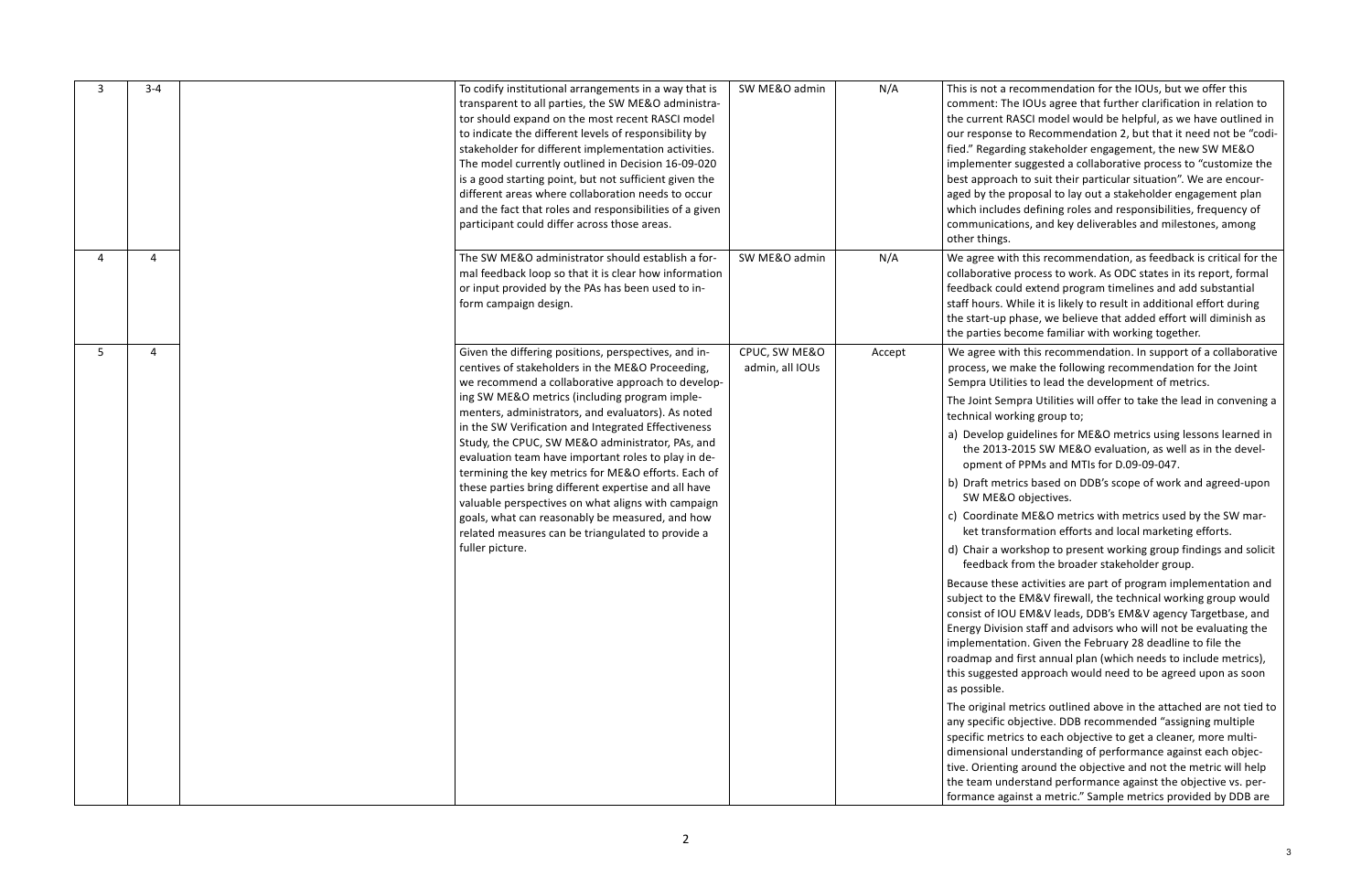in awareness (by a certain percent), positive change  $i$  (by a certain percent), etc."

uraged by this line of thinking and recommend that of using multiple metrics for each objective be eferably through the process outlined above.

at the implementer of statewide ME&O should play an important role in the development of metrics. D.16-09-020 tts the SW implementer and local program adminisvelop metrics as part of the 5-year ME&O Strategic d Annual Joint Consumer Action Plans. All recomshould defer to the Decision. Our preference is for a ly governed metrics development process as de-Ir response to Recommendation 5.

uraged by ALJ Roscow's comments at the November O workshop that establishing a CPUC governance  $\sin$  now being discussed. It is critical to collaborate with edings that have an ME&O component in order to lication of efforts, conflicting messaging, and market le see the strongest need for coordination and colith the Residential Rate Reform Proceeding. As part eding and the marketing proposals that were filed for suggested the appointment of a consultant to identify a statewide Rate Reform campaign and level of coorh SW ME&O. We believe there are commonalities and overlaps between the two initiatives, and further CPUC-IOU dise approach to collaborating with other ME&O initiabe appreciated.

mpra Utilities outlined an approach to metrics develart of our response to Recommendation 5. We therethat this recommendation is outdated. The Commissistently provided direction that metrics development is the responsibility of the program implementers (D.09-09-047, -028, D. 16-09-020). While we understand ODC's view that xperts bring context and experience, it is important RO evaluators are not part of the development prore objectivity in any evaluation studies that may folnaintain the evaluator/implementer firewall estab-5-01-055. The utilities and DDB each have internal xperts who will be engaged throughout the metrics t process.

th this recommendation, but caution against overrelirics. The benefits of each metric must be weighed costs of collecting the data, particularly when metrics nered through a study. To be useful, metrics must be collected frequently enough to support decision-making, such as burse correction is needed. This means that the most

|                                                       |                 |        | an "increase<br>in sentiment |
|-------------------------------------------------------|-----------------|--------|------------------------------|
|                                                       |                 |        | We are enco                  |
|                                                       |                 |        | an approach                  |
|                                                       |                 |        | adopted, pre                 |
| • 5A: The SW ME&O administrator should include        | SW ME&O Admin   | N/A    | We agree tha                 |
| metric development as a specific activity in the      |                 |        | an important                 |
| updated RASCI model and, as noted in the SW Ver-      |                 |        | already direc                |
| ification and Integrated Effectiveness Study, met-    |                 |        | trators to dev               |
| rics should be in place in advance of program de-     |                 |        | Roadmap and                  |
| ployment.                                             |                 |        | mendations s                 |
|                                                       |                 |        | collaborative                |
|                                                       |                 |        | scribed in ou                |
| • 5B: CPUC staff involved in the ME&O Proceeding      | CPUC            | N/A    | We are enco                  |
| should coordinate with their counterparts in other    |                 |        | 29 SW ME&C                   |
| proceedings, including those that support Energy      |                 |        | committee is                 |
| Efficiency, Electric Vehicles, Demand Response,       |                 |        | other procee                 |
| Customer-Owned Generation, and the Residential        |                 |        | prevent dupl                 |
| Rate Reform Proceeding to determine the desired       |                 |        | confusion. W                 |
| level of alignment between the metrics used for       |                 |        | laboration wi                |
| all efforts. As an example, based on preliminary in-  |                 |        | of that proce                |
| formation, it appears that there is consistency be-   |                 |        | it, the IOUs s               |
| tween the construct being developed by the retail     |                 |        | the scope of                 |
| rates team and that developed by statewide            |                 |        | dination with                |
| ME&O. These include awareness, attitudes,             |                 |        | overlaps bety                |
| knowledge, self-efficacy/barriers, and actions tak-   |                 |        | cussion of th                |
| en.                                                   |                 |        | tives would b                |
| • 5C: CPUC staff should engage the SW ME&O eval-      | CPUC            | N/A    | The Joint Sen                |
| uator in developing program performance metrics       |                 |        | opment as pa                 |
| using the PTLM as a guide. The CPUC should con-       |                 |        | fore suggest                 |
| sider giving the evaluation team a greater role in    |                 |        | sion has cons                |
| the development of program performance met-           |                 |        | is the respon                |
| rics. In the 2014-2015 period, the evaluation team    |                 |        | D.15-10-028,                 |
| was asked to comment on draft metrics and pro-        |                 |        | evaluation ex                |
| vided input regarding potential measurement           |                 |        | that SW ME8                  |
| challenges. Expanding this role would help ensure     |                 |        | cess to ensur                |
| that the metrics provide a more holistic view of      |                 |        | low, and to m                |
| program performance.                                  |                 |        | lished in D.05               |
|                                                       |                 |        | evaluation ex                |
|                                                       |                 |        | development                  |
| Take a holistic view of campaign performance based    | CPUC, SW ME&O   | Accept | We agree wit                 |
| on multiple metrics. As discussed extensively in the  | admin, all IOUs |        | ance on met                  |
| SW Verification and Integrated Effectiveness Study,   |                 |        | against the c                |
| and noted by stakeholders in the ME&O Proceeding,     |                 |        | must be gath                 |
| it is important to link metrics to key program objec- |                 |        | collected free               |
| tives and clearly define what needs to be measured    |                 |        | whether a co                 |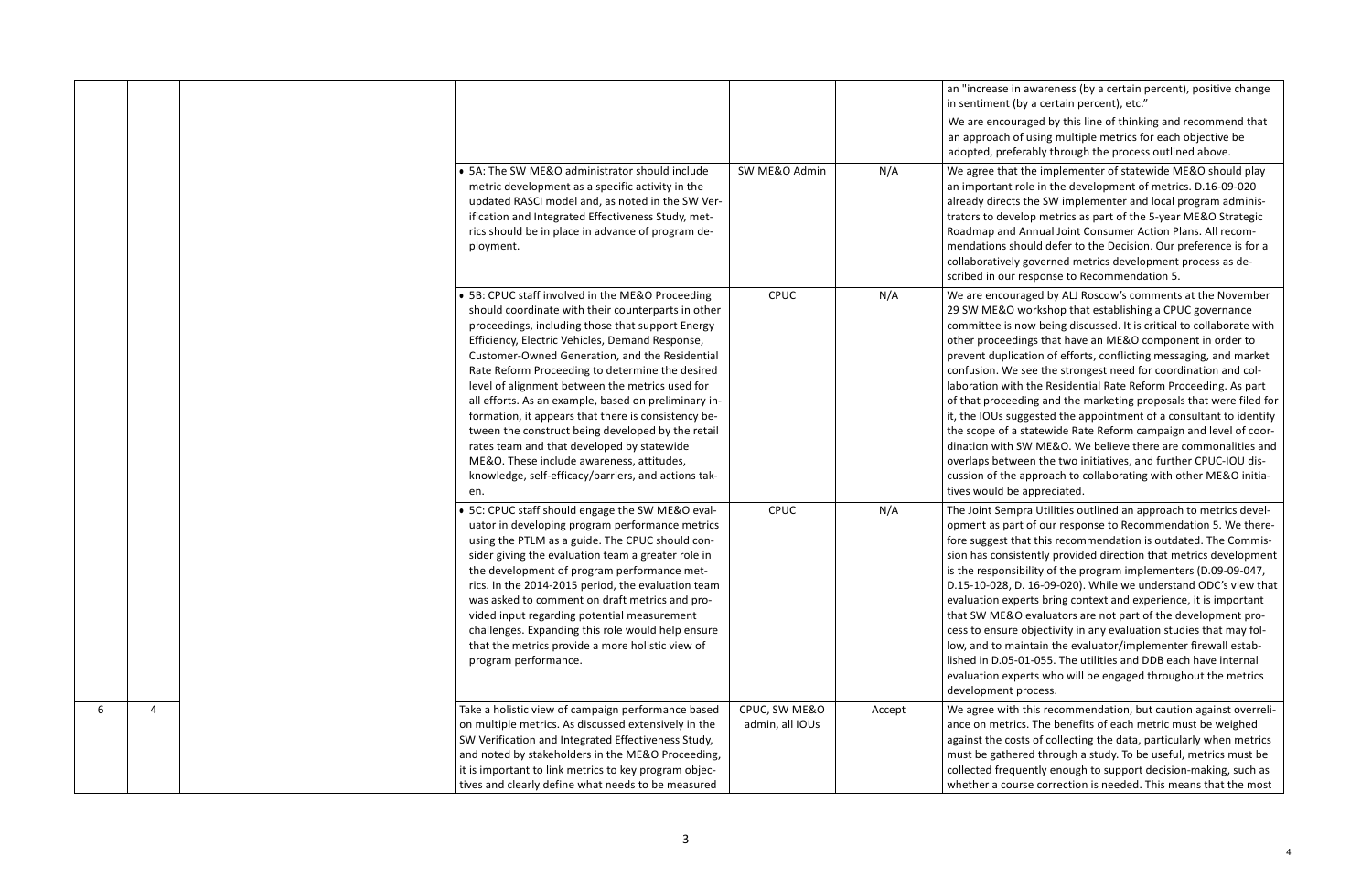cs are those that use data that can be easily and inexllected in the course of program implementation, ng of ad impressions and number of webpage clicks. ties is prepared to help apply lessons learned from development efforts..

r to us, from the information provided in ODC's report , that more marketing documentation would have his evaluation. In the case of the IOUs, our marketing ing and supports initiatives beyond the objectives of IE&O. Those initiatives are reviewed by the Commisproceedings. We are not opposed to providing more ion for all coordinated marketing efforts (per Recom-8), as long as it is helpful to the process and does not necessary administrative burden. Both the CPUC's resources are limited, and requiring voluminous data without resources to analyze them would be an se of resources.

PA program/portfolio marketing plans may be diminthe collaborative one- and five-year planning pro-0.16-09-020. We are not opposed to strategic marketovided that they are for informational purposes only r the PAs to follow existing internal processes in which are developed. Strategic marketing plans do not apply For example, if the target audience is very specific and budget limited, and only one tactic (e.g. e-mail) selected is no need for a comprehensive plan. In those cases, brief is customary and we could certainly share those, prehensive marketing plans are most valuable when

|   |       |                                                        | to assess how a campaign is performing. Further, it    |      |     | useful metrid   |
|---|-------|--------------------------------------------------------|--------------------------------------------------------|------|-----|-----------------|
|   |       |                                                        | can be difficult to establish a single metric to per-  |      |     | pensively col   |
|   |       |                                                        | fectly measure a particular concept. As such, it is    |      |     | such as timir   |
|   |       |                                                        | important to look at multiple metrics and consider     |      |     | Sempra Utilit   |
|   |       |                                                        | what they convey in aggregate. This triangulation of   |      |     | past metrics    |
|   |       |                                                        | findings can help identify inconsistencies across dif- |      |     |                 |
|   |       |                                                        | ferent measurements and also provide multiple per-     |      |     |                 |
|   |       |                                                        | spectives on a particular metric of interest.          |      |     |                 |
| 7 | $5-6$ | The PAs develop and track a variety of program- and    | Require enhanced PA documentation of ME&O ef-          | CPUC | N/A | It is not clear |
|   |       | channel-specific metrics to assess the effectiveness   | forts. This evaluation reveals wide variations in      |      |     | on this study   |
|   |       | of their activities. However, while all PAs indicate   | terms of the level of documentation around PA mar-     |      |     | benefitted th   |
|   |       |                                                        |                                                        |      |     |                 |
|   |       | that they develop marketing plans as a key step in     | keting efforts in support of energy efficiency pro-    |      |     | is wide-rangi   |
|   |       | determining what ME&O activities to conduct, we        | grams. While some variation is expected and rea-       |      |     | statewide M     |
|   |       | found that their availability, the timing of their de- | sonable, particularly for programs where the promo-    |      |     | sion in other   |
|   |       | velopment, and their content varies across PAs, pro-   | tional aspect of marketing does not play an im-        |      |     | documentati     |
|   |       | grams, and program cycles. Additionally, a review of   | portant role, or for smaller PAs with limited market-  |      |     | mendation 8     |
|   |       | 2013-2014 PA ME&O data indicates that, in some         | ing budgets, the PAs should provide more documen-      |      |     | create an un    |
|   |       | cases, the PAs did not identify or document metrics    | tation for major promotional campaigns so that the     |      |     | and the PA's    |
|   |       | for their ME&O campaigns, and nearly two-thirds of     | CPUC can ensure that ratepayer funds are being         |      |     | amounts of o    |
|   |       | 2013-2014 ME&O data received from the PAs did          | spent appropriately. The CPUC should work with         |      |     | inefficient us  |
|   |       | not include success criteria. Notably, when we revis-  | each of the PAs to determine the extent to which       |      |     |                 |
|   |       | ited this issue and looked at 2016 marketing cam-      | they can do the following:                             |      |     |                 |
|   |       | paigns, we found that the PAs' documentation of        | • 7A: Require annual reporting of ME&O budgets         |      |     |                 |
|   |       | metrics and success criteria was more robust than      | and expenditures. We found conflicting infor-          |      |     |                 |
|   |       | originally assessed.                                   | mation about the amount of money budgeted for          |      |     |                 |
|   |       |                                                        | and spent on PA ME&O. Inconsistent information         |      |     |                 |
|   |       |                                                        | about budgets and expenditures makes it difficult      |      |     |                 |
|   |       |                                                        | for the CPUC to ensure that ratepayer funds for        |      |     |                 |
|   |       |                                                        | energy efficiency are truly being spent on energy      |      |     |                 |
|   |       |                                                        |                                                        |      |     |                 |
|   |       |                                                        | efficiency messaging. As a result, we recommend        |      |     |                 |
|   |       |                                                        | that the PAs submit annual energy efficiency           |      |     |                 |
|   |       |                                                        | ME&O budgets and expenditure information for           |      |     |                 |
|   |       |                                                        | each program where PAs utilize promotional cam-        |      |     |                 |
|   |       |                                                        | paign marketing. This information should not be        |      |     |                 |
|   |       |                                                        | provided for approval by the CPUC, but as a record     |      |     |                 |
|   |       |                                                        | of what occurred.                                      |      |     |                 |
|   |       |                                                        | • 7B: Require PAs to develop strategic marketing       | CPUC | N/A | The need for    |
|   |       |                                                        | plans at the program or portfolio-level and share      |      |     | ished throug    |
|   |       |                                                        | them on a post-hoc basis. Marketing plans are a        |      |     | cesses, per D   |
|   |       |                                                        | valuable tool for aligning marketing tactics with      |      |     | ing plans, pro  |
|   |       |                                                        | overall program goals. Without an understanding        |      |     | and allow for   |
|   |       |                                                        | of factors such as the current market, company         |      |     | these plans a   |
|   |       |                                                        | and marketing objectives, and target audience, it      |      |     | in all cases. F |
|   |       |                                                        | is challenging to make informed decisions about        |      |     | narrow, the k   |
|   |       |                                                        | which strategies to pursue, or whether PAs are         |      |     | lected, there   |
|   |       |                                                        | achieving their promotional marketing goals.           |      |     | a marketing     |
|   |       |                                                        |                                                        |      |     |                 |
|   |       |                                                        |                                                        |      |     | as well. Com    |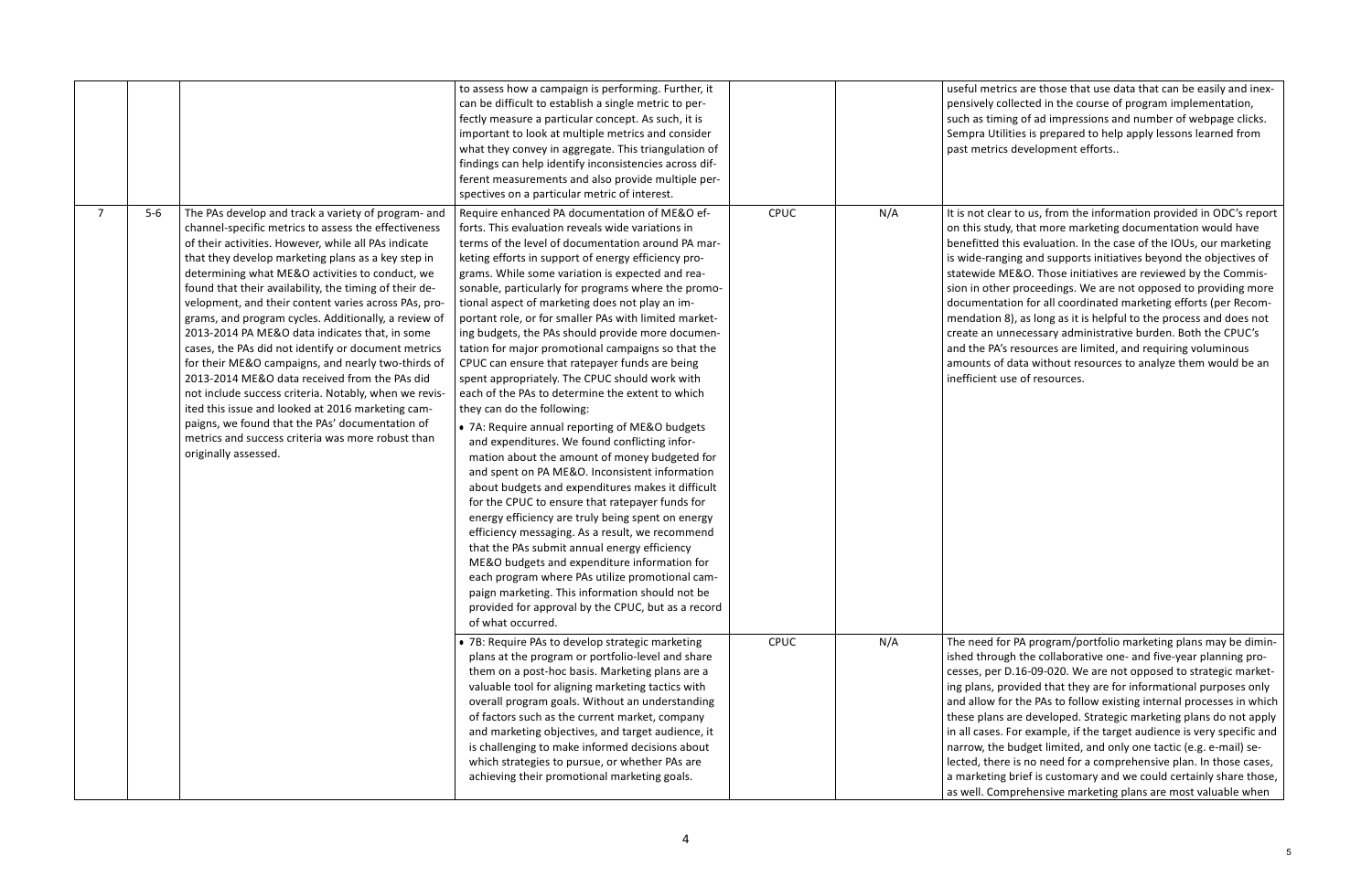tics are integrated, target a complex audience, and iple objectives, etc., as in the cases of AB 793, Resi-Reform, and Low Income.

th this recommendation and would like to stress the of adhering to the roles and responsibilities outlined model, as this could greatly enhance coordination. re detailed suggestions in our response to Recom-

rendation is outdated now that there is a new SW ementer. Additionally, it is unlikely that collaboration sed effectively in the abstract, as its measure is the ich collaboration results in more or less effective outng other issues, setting a baseline and identifying Id be difficult. We suggest that the value and feasibildiscussed in the course of developing metrics on 1E&O objectives. The benefits of developing and ther set of metrics may not justify the costs and reiired to oversee and respond to additional metrics.

ssed in D.16-09-020 through the Annual Joint Conn Plans. This recommendation no longer seems necntend to comply with the decision and support coorsaging and content efforts.

|   |         |                                                                                                                                                                                                                                                                                                                                                                                                                                                                                                                         |                                                                                                                                                                                                                                                                                                                                                                                                                                                                                                                                                                                                                                                                                                                                                                                                                                        |                       |        | multiple tacti<br>include multi<br>dential Rate F                                                                                               |
|---|---------|-------------------------------------------------------------------------------------------------------------------------------------------------------------------------------------------------------------------------------------------------------------------------------------------------------------------------------------------------------------------------------------------------------------------------------------------------------------------------------------------------------------------------|----------------------------------------------------------------------------------------------------------------------------------------------------------------------------------------------------------------------------------------------------------------------------------------------------------------------------------------------------------------------------------------------------------------------------------------------------------------------------------------------------------------------------------------------------------------------------------------------------------------------------------------------------------------------------------------------------------------------------------------------------------------------------------------------------------------------------------------|-----------------------|--------|-------------------------------------------------------------------------------------------------------------------------------------------------|
| 8 | $7 - 8$ | The SW ME&O program focuses exclusively on pro-<br>motion whereas PA marketing goes beyond promo-<br>tion to include product, price, and place (i.e., the<br>Four Ps). Given this distinction, it does not make<br>sense for the CPUC to provide oversight of only the<br>promotional aspect of PA ME&O in isolation from<br>the program(s) it supports. As a result, we have<br>number of recommendations to the CPUC regarding<br>where, and how, to focus future oversight and guid-<br>ance in the area of PA ME&O. | CPUC should focus its oversight on all coordinated<br>efforts between the PAs and the SW ME&O pro-<br>gram. By focusing on the areas where the PAs and<br>SW ME&O program coordinate, the CPUC can en-<br>sure that the potential for customer confusion is<br>minimized, and that PA led promotional campaigns<br>support achievement of the SW ME&O vision. The<br>Joint Consumer Action Plans outlined by the CPUC<br>play an important role in this process by helping to<br>identify high priority areas for SW ME&O in consul-<br>tation with the PAs. Early attempts to implement this<br>type of process through SW ME&O Quarterly Stake-<br>holder Meetings were well received and provided an<br>opportunity for the PAs to share information on how<br>high priority topics related to their own program-<br>matic efforts. | CPUC                  | N/A    | We agree wit<br>importance o<br>in the RASCI r<br>We offer mor<br>mendation 2.                                                                  |
|   |         |                                                                                                                                                                                                                                                                                                                                                                                                                                                                                                                         | • 8A: Develop relevant metrics to assess how well<br>the coordination process is working. Metrics for<br>effective coordination can include a suite of quali-<br>tative and quantitative measurements that ad-<br>dress the level and efficacy of coordination. The<br>CPUC, working with a facilitator and stakeholder<br>groups, should determine the most pertinent met-<br>rics for assessing the effectiveness of the collabo-<br>rative process. Metrics to consider include:                                                                                                                                                                                                                                                                                                                                                    | SW MEO Admin,<br>IOUs | Reject | This recomm<br>ME&O impler<br>can be assess<br>extent to whi<br>comes. Amor<br>metrics would<br>ity of this be<br>overall SW M<br>tracking anot |
|   |         |                                                                                                                                                                                                                                                                                                                                                                                                                                                                                                                         | o Achievement of established coordination goals<br>(i.e., were all issues addressed, were the solu-<br>tions thorough, did the solutions address the is-<br>sues)<br>o Progress relative to the timeline (i.e., were tasks                                                                                                                                                                                                                                                                                                                                                                                                                                                                                                                                                                                                             |                       |        | sources requi                                                                                                                                   |
|   |         |                                                                                                                                                                                                                                                                                                                                                                                                                                                                                                                         | completed on time, were there delays)<br>o Level of participant engagement (i.e., is the level<br>of engagement or amount of time dedicated to<br>the tasks appropriate)                                                                                                                                                                                                                                                                                                                                                                                                                                                                                                                                                                                                                                                               |                       |        |                                                                                                                                                 |
|   |         |                                                                                                                                                                                                                                                                                                                                                                                                                                                                                                                         | • 8B: Continue to ensure the SW ME&O program<br>and PAs coordinate on messaging and content if<br>both entities are promoting a particular program<br>to California consumers. Focus group findings and<br>other qualitative research conducted as part of<br>this study indicate that customers prefer multiple<br>sources of information and do not appear to be<br>confused by multiple messages offered across<br>administrators in the market. Moving forward,                                                                                                                                                                                                                                                                                                                                                                    | SW MEO Admin,<br>IOUs | Other  | This is addres<br>sumer Action<br>essary. We in<br>dinated mess                                                                                 |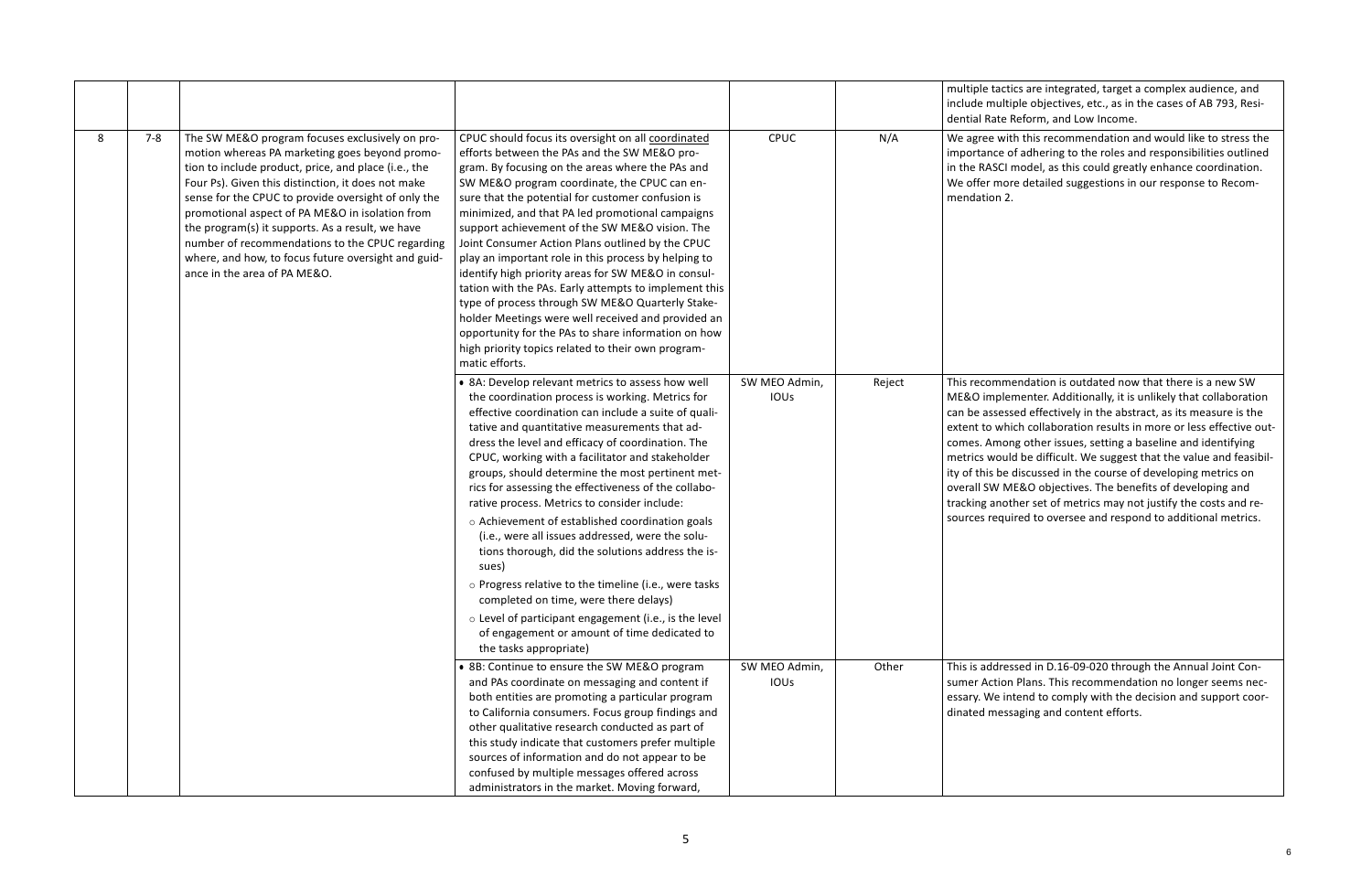with the statement that "the development of a clear ition mechanism is an important step in linking fforts to local program participation, and we are eager  $\alpha$  coordinated efforts can yield greater results than fforts.

 $\frac{1}{\pi}$  ith the value of assessing the effectiveness of those ampaigns in which the PAs are working in coordination tewide ME&O implementer. However, as discussed in se to Recommendation 7, the IOUs' marketing is wide-I supports initiatives beyond the goals and objectives **ME&O.** Marketing for those initiatives is reviewed by ssion in other proceedings and with regard to the prothey support. For underperforming programs, the PAs that evaluators include in their scope of work an asf marketing campaign effectiveness, if budget permits.

recommendation for the IOUs.

|    |    |                                                      | general energy management topics and program-<br>specific information promoted by the SW ME&O        |               |       |                             |
|----|----|------------------------------------------------------|------------------------------------------------------------------------------------------------------|---------------|-------|-----------------------------|
|    |    |                                                      | program and the PAs should continue to be coor-                                                      |               |       |                             |
|    |    |                                                      | dinated to ensure consistency, as well as accuracy,                                                  |               |       |                             |
|    |    |                                                      | of content.                                                                                          |               |       |                             |
| 9  | 8  |                                                      | Assess the effectiveness of coordinated efforts be-                                                  | <b>CPUC</b>   | N/A   | We agree wi                 |
|    |    |                                                      | tween the PAs and the SW ME&O program. An as-                                                        |               |       | lead generat                |
|    |    |                                                      | sessment of the effectiveness of coordinated mar-                                                    |               |       | statewide ef                |
|    |    |                                                      | keting is essential to future SW ME&O campaigns,                                                     |               |       | to learn how                |
|    |    |                                                      | particularly when coordination of PA and SW ME&O                                                     |               |       | individual ef               |
|    |    |                                                      | efforts achieves both the short-term and long-term                                                   |               |       |                             |
|    |    |                                                      | SW ME&O goals and vision. PA marketing is an es-                                                     |               |       |                             |
|    |    |                                                      | sential component to supporting these goals and our                                                  |               |       |                             |
|    |    |                                                      | team believes that there are currently core pro-                                                     |               |       |                             |
|    |    |                                                      | grammatic areas where measurement of coordinat-                                                      |               |       |                             |
|    |    |                                                      | ed effects is vital. These include all activities associ-                                            |               |       |                             |
|    |    |                                                      | ated with lead generation for PA programs, as well                                                   |               |       |                             |
|    |    |                                                      | as coordinated efforts to market specific programs                                                   |               |       |                             |
|    |    |                                                      | such as the Energy Upgrade California® Home Up-                                                      |               |       |                             |
|    |    |                                                      | grade Program. At present, the SW ME&O program                                                       |               |       |                             |
|    |    |                                                      | performance metrics (PPMs) do not link statewide                                                     |               |       |                             |
|    |    |                                                      | and PA efforts, but the development of a clear lead                                                  |               |       |                             |
|    |    |                                                      | generation mechanism is an important step in link-                                                   |               |       |                             |
|    |    |                                                      | ing statewide efforts to local program participation.                                                |               |       |                             |
| 10 | 8  |                                                      | The PAs, although not required to by the CPUC,                                                       | All IOUs      | Other | We agree wi                 |
|    |    |                                                      | should consider embedding a comprehensive as-                                                        |               |       | marketing ca                |
|    |    |                                                      | sessment of marketing effects as part of program-                                                    |               |       | with the stat               |
|    |    |                                                      | specific evaluation efforts. The PAs should consider                                                 |               |       | our respons                 |
|    |    |                                                      | directing evaluators to assess the effectiveness of                                                  |               |       | ranging and<br>of statewide |
|    |    |                                                      | marketing campaigns in achieving programmatic                                                        |               |       | the Commis:                 |
|    |    |                                                      | goals-particularly for underperforming programs.<br>We recommend focusing on those programs that are |               |       | grams that t                |
|    |    |                                                      | not achieving their goals, are not cost-effective, are                                               |               |       | will request                |
|    |    |                                                      | newer initiatives, or have hard-to-reach target audi-                                                |               |       | sessment of                 |
|    |    |                                                      | ences. These evaluations should move beyond                                                          |               |       |                             |
|    |    |                                                      | studying efforts, to also assessing effects. As noted                                                |               |       |                             |
|    |    |                                                      | above, PA ME&O goes well beyond promotion, mak-                                                      |               |       |                             |
|    |    |                                                      | ing it more valuable to assess marketing effects as                                                  |               |       |                             |
|    |    |                                                      | part of the evaluation of the program(s) it supports.                                                |               |       |                             |
|    |    |                                                      | To date, there have been few comprehensive as-                                                       |               |       |                             |
|    |    |                                                      | sessments of marketing effects within existing pro-                                                  |               |       |                             |
|    |    |                                                      | gram evaluations. Refer to Section 4 for information                                                 |               |       |                             |
|    |    |                                                      | on what a more comprehensive assessment would                                                        |               |       |                             |
|    |    |                                                      | cover.                                                                                               |               |       |                             |
| 11 | 53 | As discussed in Section 4.3, metrics play an im-     | Review the metrics on a regular basis and update                                                     | SW ME&O admin | N/A   | This is not a               |
|    |    | portant role in assessing the performance of ME&O    | the metrics when the SW ME&O program changes.                                                        |               |       |                             |
|    |    | efforts. Without metrics and associated success cri- | There are bound to be course corrections during the                                                  |               |       |                             |
|    |    |                                                      |                                                                                                      |               |       |                             |